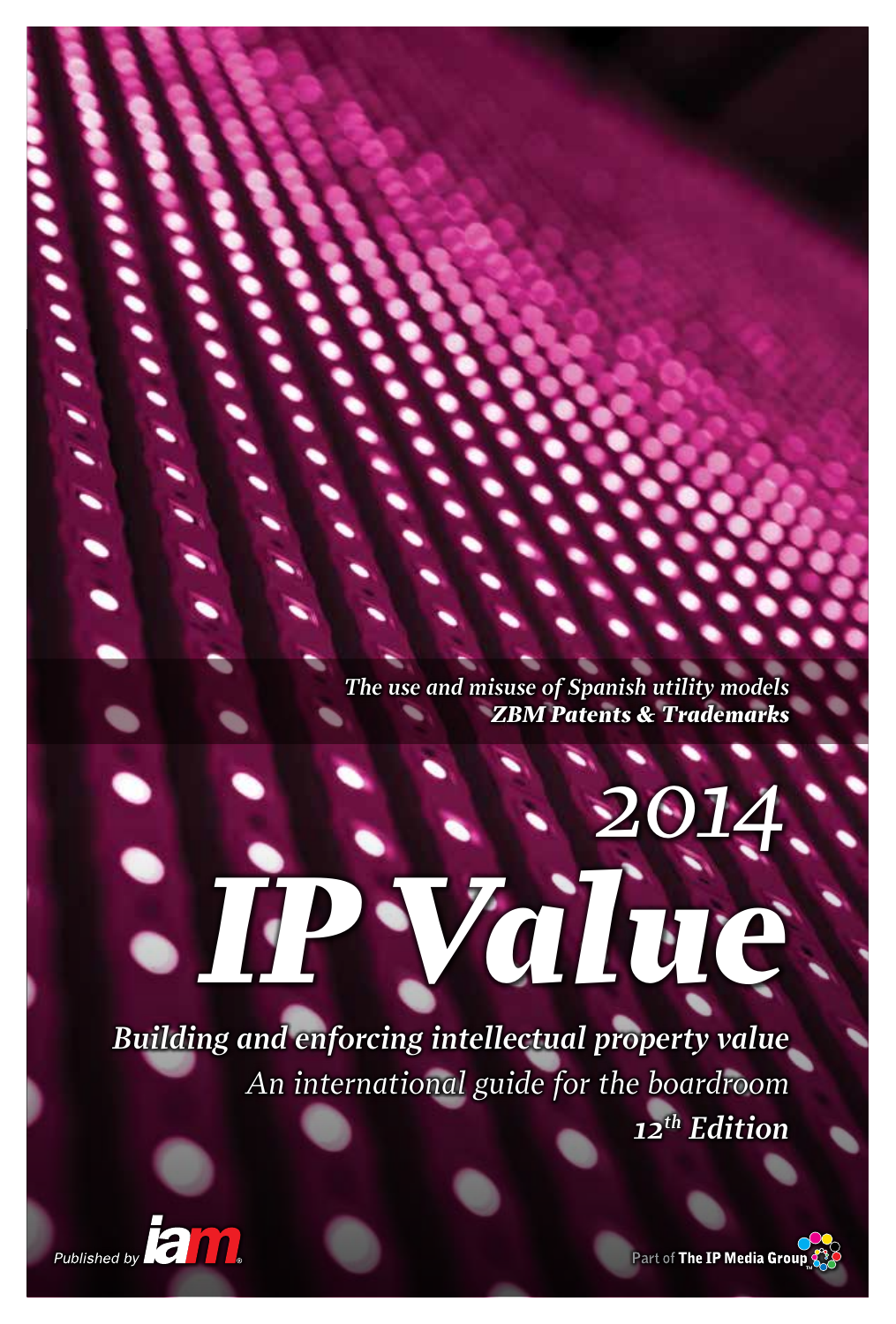## **Spain**

# The use and misuse of Spanish utility models

By **Mathieu de Rooij** and **Anna Barlocci**, ZBM Patents & Trademarks

In Spain, utility models can be used to protect inventions. As in other jurisdictions, they have a shorter term than patents and less stringent patentability requirements apply. Utility models have been and still are regarded by many as a consolation prize for inventions that are not good enough to deserve patent protection. However, the peculiarities of the patent's little brother can make the utility model an effective weapon to fight off competitors – in some cases even more effectively than a traditional patent.

Recent developments and Spanish case law suggest that the effectiveness of utility models may decrease in the future. Rights holders should be aware of the new limitations on utility models; they should still incorporate them into their IP strategy, but should use them selectively and in the right way.

#### Traditional advantages of utility models over patents

Traditionally, Spanish utility models have had two main advantages over Spanish patents. The first is that it is well-established case law that a lower degree of inventive step is required for a utility model: a patent is inventive if it is not "obvious", but a utility model is inventive provided that it is not "very obvious". Thus, given the same prior art, a Spanish utility model could be valid, whereas a Spanish patent protecting the same invention could be invalid. The second advantage relates to the definition of 'prior art'. For Spanish patents, prior art is everything available to the public anywhere in the world before the filing

or priority date. For Spanish utility models, on the other hand, prior art is everything disclosed (not merely available) to the public in Spain before the filing or priority date. This dual difference with respect to patents limits the prior art that can be successfully invoked against a utility model.

As in the case of inventive step, it is clear from several court decisions that the difference in the law between availability and disclosure means that in order for a document to qualify as prior art for a utility model, it is insufficient that members of the public may have access to the document (ie, that the document is not confidential or somehow inaccessible); rather, access to the document must be fairly simple and straightforward.

Prior art for utility models naturally comprises documents published in Spain, Spanish patents and utility models, as well as, for example, products sold in Spain. Regarding foreign patent literature, there is longstanding debate over whether this can be considered prior art for utility models. A 1996 Supreme Court decision held that a foreign patent present in the library collection of the Spanish Patent and Trademark Office (PTO) was part of the state of the art for Spanish utility models. The date of inclusion in the library collection was decisive – for example, if a French patent was published, but included in the Patent Office's library collection only at a later date, it would be part of the prior art for a utility model only from this later date, whereas the same document would be prior art for a Spanish patent from the publication date.

However, a 2004 Supreme Court decision reversed the situation and established that the mere inclusion of a foreign patent document in the library collection did not even mean that it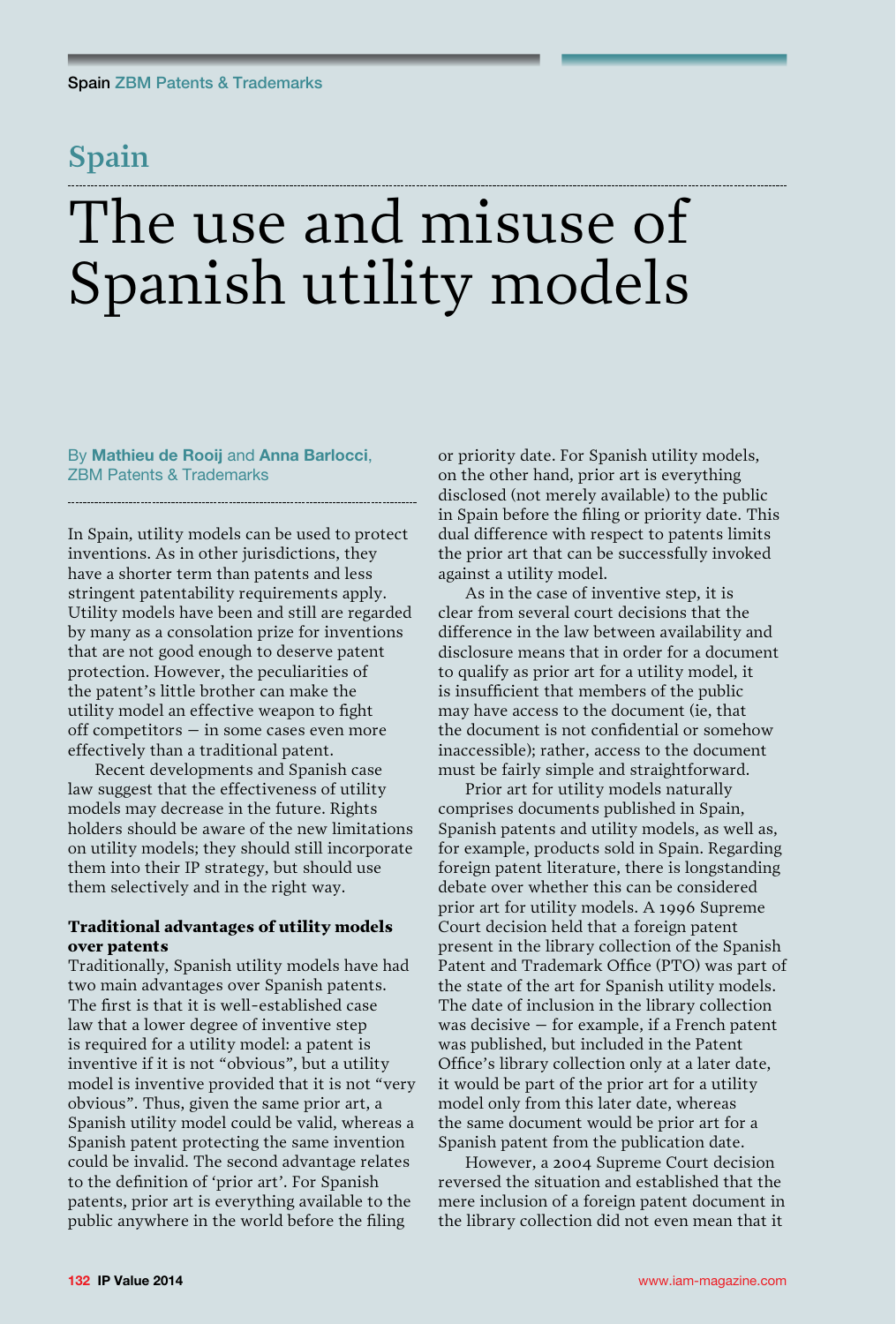had actually been disclosed. For this reason, it was held that foreign patent literature did not belong to the prior art for utility models, even if it was available in the PTO's collection.

Clearly, a less stringent interpretation of 'inventive step' and a more stringent definition of what constitutes prior art may be two key reasons for protecting an invention using a utility model instead of a patent.

In contrast to the courts, the PTO's position has generally been to consider foreign documents present in its library collection as state for the art for a utility model in opposition proceedings. However, the number of oppositions against utility models is fairly small, probably also due to the short time limit for filing oppositions (two months from first publication of the model).

#### Traditional disadvantages of utility models over patents

Utility models cannot be used to protect all inventions. Spanish law allows the use of utility models only for "objects" with a configuration, structure or composition that provides a practical advantage, such as utensils, instruments, tools, appliances, devices or parts thereof. Utility models cannot be used to protect methods, substances or compositions (eg, pharmaceuticals); the PTO often objects to applications for utility models directed to systems or assemblies comprising several independent parts.

The maximum lifetime of a utility model is 10 years, compared to 20 years for patents. However, depending on the technology, 10 years can be more than a product's lifetime. This is thus not necessarily a major disadvantage.

Further, contrary to popular belief, the procedure for obtaining a Spanish utility model can actually be more stringent than the procedure for obtaining a Spanish patent. Utility models are not subject to substantive examination, but neither are Spanish patents: unless patent applicants voluntarily request such examination, the PTO grants the patent without examining novelty and inventive step.

On the contrary, for two months after publication of a utility model application, any third party with a legitimate interest can file an opposition. The evidence and arguments presented by the opponents and the applicant are then considered by the PTO, and the utility model may be refused. This option is not available for Spanish patents unless the patent holder requests substantive examination: Spanish patents that do not undergo substantive examination can be invalidated only through a nullity action before a competent Spanish court, which can be much more costly than an opposition before the PTO.

Finally, and perhaps most importantly, most Spanish utility models are published approximately one or two months after filing. This can be a problem if a Spanish utility model is used as a first filing for priority purposes. Improvements and further developments of the invention during the priority year become virtually non-protectable in many countries because of this publication. If the protection is extended at the end of the priority year to, for example, a European patent, and the priority cannot be claimed validly, the published utility model can invalidate all or part of the European patent.

On the other hand, depending on the circumstances, early publication and quick grant can have their advantages, which must be weighed up on a case-by-case basis.

If an invention qualifies for protection by a utility model and if the filing strategy is chosen properly, a Spanish utility model can be a significant asset for rights holders and, depending on the technology, utility models can have even more value than a Spanish patent.

#### Recent case law

In recent years the Spanish courts have issued some interesting decisions concerning utility models, which may affect their effectiveness. These decisions concern the definition of 'prior art' and the application of the doctrine of equivalents to utility models.

In Decision 330/2011 the Madrid Provincial Court of Appeal held that foreign patent literature available through the web portal Espacenet before the priority date of three utility models belonged to the prior art and destroyed their novelty.

The court analysed the grounds of the 2004 Supreme Court decision, but also considered the reality of technological advancements between 1993 (the filing date of the utility model in the 2004 decision)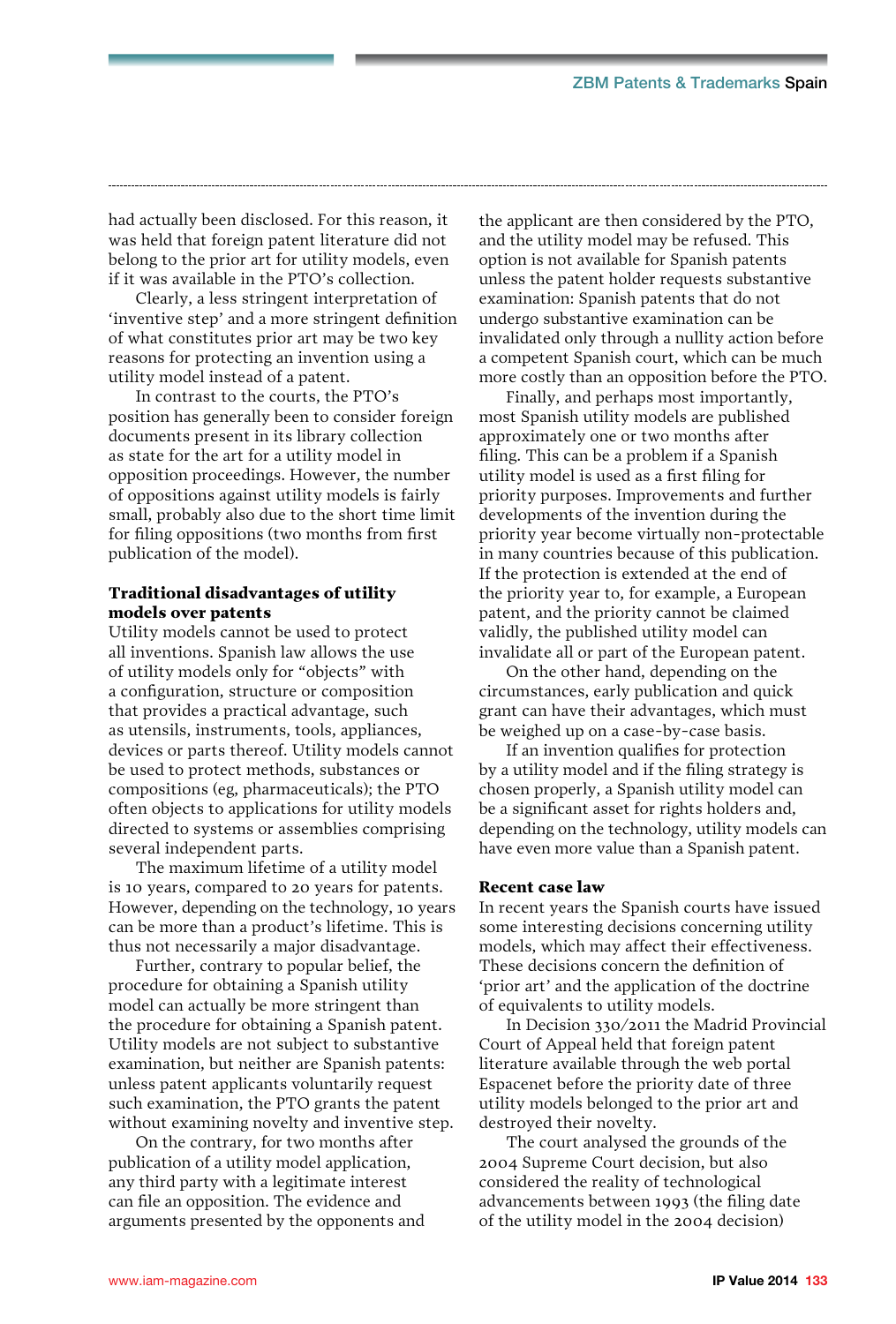and 2005 (the filing date of the utility models in the case at hand)  $-$  in particular, the development of internet browsers widely used by the population.

The court reasoned that, through websites such as Espacenet, any interested skilled person has access to the full text of millions of foreign patent documents, and therefore can find, by means of a Google-type search, prior art documents that relate to the relevant subject matter. In contrast, the 2004 Supreme Court decision stressed that the PTO library collection did not have the purpose of providing 'disclosure': the text, figures and details of the foreign documents were not published in the bulletin (as in the case of Spanish patents), and a document had to be accessed through numbers and digits that were available only once the document was known by other means. Consequently, the library collection did not disclose the documents as required by law.

It is particularly interesting that the decision considered that foreign patent documents were disclosed in Spain because they could be found using Espacenet, and not because they were in the PTO library collection. The introduction of foreign documents to this collection was discontinued in 2004, so the collection is of no use for documents published after this date.

However, the court's decision may not immediately be applicable to all utility models: according to the court's reasoning, in view of the subject matter of the utility models in question (night vision monoculars and corresponding mount assemblies, intended to be used in the field of defence and public security), in this case the requirement of disclosure was satisfied if knowledge of the inventions reached professionals and experts in the security forces' purchasing departments, and not necessarily the public at large. The court considered that the parties which were to use the invention would undoubtedly have had access to the foreign documents, which were easily available on the Internet to any interested person.

In other words, the court held that the disclosure requirement was met in this case, but the situation might be different for inventions related to less 'professional' subject matter. It seems reasonable that the standard set by the court in this case would apply to other inventions intended for professional or industrial use.

It remains to be seen whether this decision will be followed by other courts, and whether this line of reasoning can be extended to, for example, non-patent literature available on the Internet. If this precedent is followed, in practice, the differences between prior art for patents and for utility models could be drastically reduced. Thus, an important advantage of utility models over patents could disappear. Interestingly, in the recently proposed new Spanish patent law, prior art for utility models need only fulfil the availability requirement. This new law, however, is still under discussion.

The second noteworthy court decision concerns the doctrine of equivalents. In Spain, it is established case law that the doctrine of equivalents can be applied to determine the scope of protection of a patent. For inventions in the mechanical realm (ie, inventions that could also be protected by a utility model), the triple-identity test (function, method, result) is typically used, complemented by the obviousness test (an inventive variant cannot be equivalent). However, few court decisions have applied equivalence when dealing with infringement of a utility model.

In Decision 46/2013, issued by Barcelona Commercial Court No 4, the court reasoned that since the inventive step requirement for a utility model is lower than that for a patent, it would be logical that the protection acquired by a utility model should correspondingly be narrower than that conferred by a patent. Thus, while the scope of protection of a utility model should be determined by interpreting the claims in light of the description (as for patents), it is questionable whether the doctrine of equivalents can be applied to extend the scope of protection of a utility model. Because it was not decisive for the question at hand, there was no ruling on the issue, but the court's mindset was clear. Although this opinion may not be shared by other commercial courts or the appeal courts, it has at least cast doubt on the issue – and it is worth noting that Barcelona Commercial Court No 4 is one of the most experienced and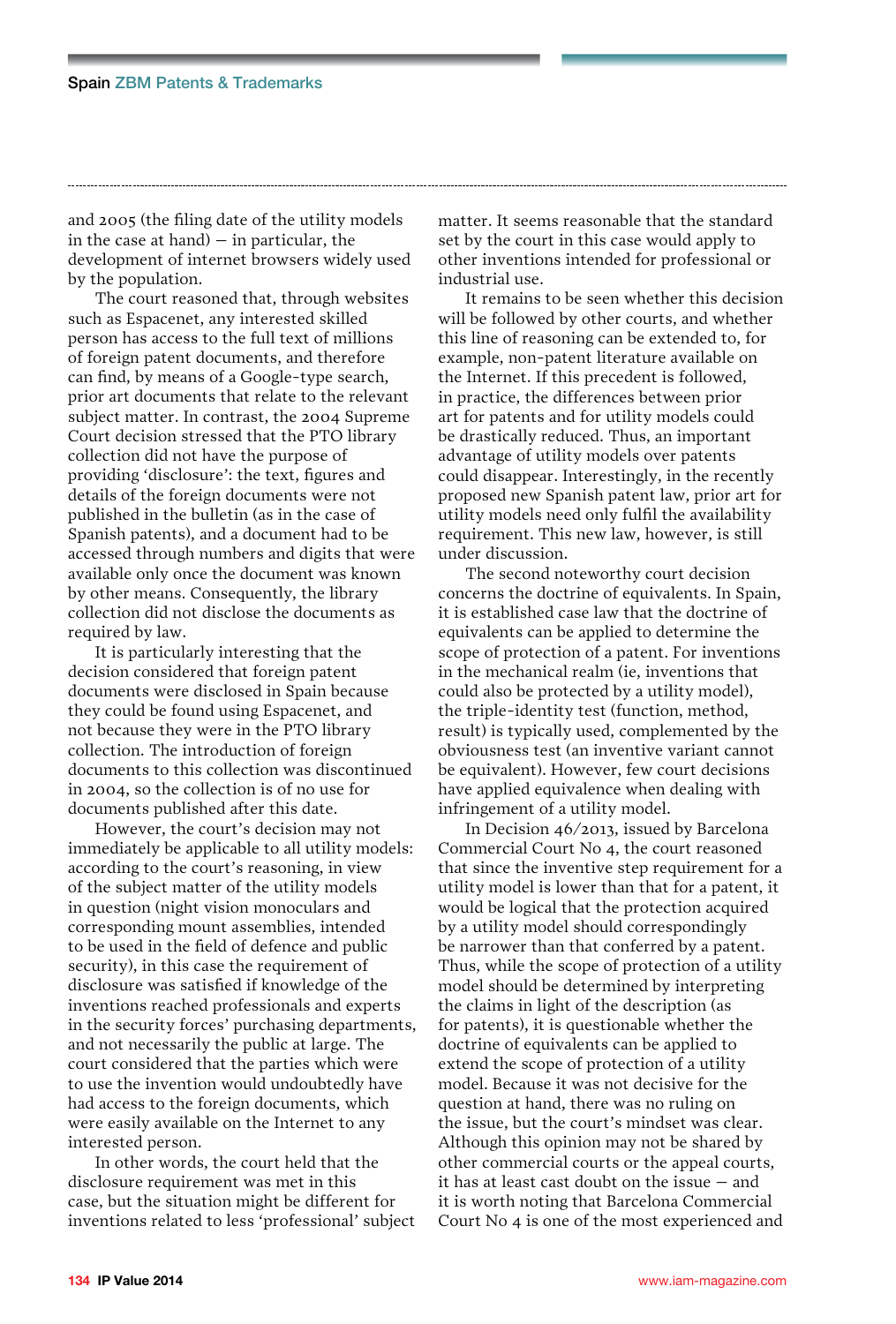respected first-instance Spanish courts for patent matters.

Thus, recent case law suggests that utility models may become less effective in the future.

#### IP strategy involving utility models

One obvious use of a utility model instead of a patent is for an invention for which the applicant is aware that the prior art is so close to the invention that obtaining a patent is only a remote possibility. Another clear candidate for a utility model is a product for which there has been no internet disclosure, but which has been sold only in countries other than Spain.

In such cases, a utility model should still be much more effective than a patent. However, in view of the decisions discussed above, a Spanish patent may be preferable when an applicant is confident that it can meet the inventive step requirement for a patent. The scope of protection of a patent could potentially be wider because of the uncertainty of the application of the doctrine of equivalents to a utility model. As foreign patent publications may jeopardise, for example, the novelty of the invention, a utility model no longer seems a safe solution and therefore may not be as appealing as it used to be in the past, as documents available through Espacenet may be found to be "disclosed in Spain" and would therefore be prior art against a utility model – at least for inventions in industrial or specialised technical fields.

The most widespread misuse of utility models among Spanish applicants is the customary filing of utility models as an application on which to base priority. The reason for this strategy appears to be the low costs of filing and prosecuting a utility model: the official fees are low and, as there is no search report or substantive examination, the costs are limited, unless an opposition is filed.

In some cases, the filing of a utility model as a first filing may be appropriate, in particular when a lawsuit based on this right is to be filed sooner rather than later. This is also true for foreign applicants with competitors in Spain (if national law allows). However, filing a utility model as a first filing for all inventions would mean that, for a number of patent families, the later Patent Cooperation Treaty or European patent application could be seriously damaged or even invalidated due to early publication of the utility model.

A Spanish patent is also clearly preferable to a utility model in case of products that have a long time to market and/or a long lifecycle. In such cases, the 10 extra years of patent term can be very useful. As Spanish patents can be granted without substantive examination (although this may change in the future, according to the new patent law proposal), the additional cost for a patent compared to a utility model is quite low; the main difference lies in the time taken to grant the application. **lam**